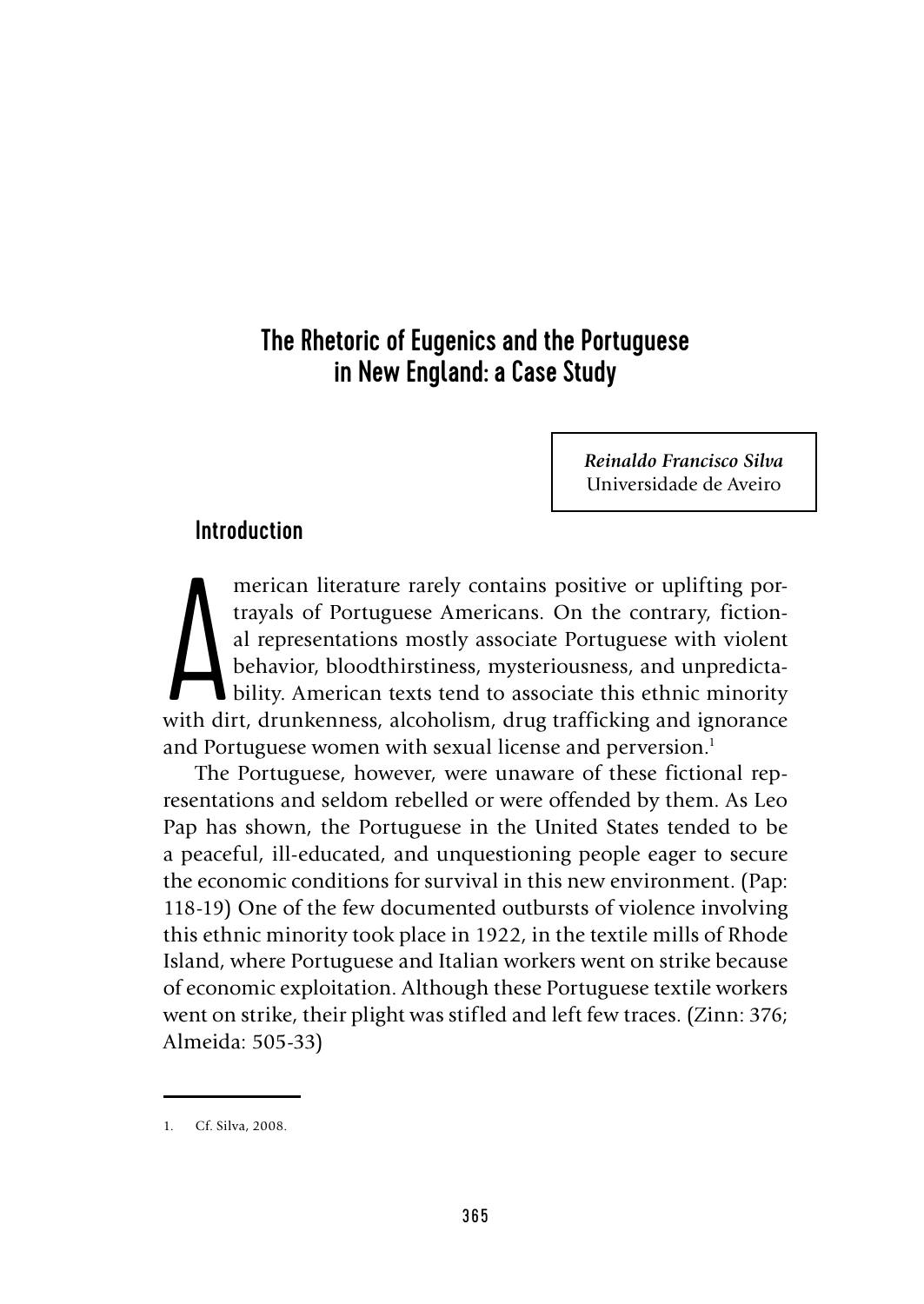What did stir the Portuguese community strongly, in contrast, was the study *Two Portuguese Communities in New England* by the criminologist and sociologist of the University of Illinois, Donald R. Taft. The strong reaction by the Portuguese to this study is intriguing for a number of reasons. First, it suggests that the Portuguese in New England were mindful of what the dominant culture was saying or writing about them. And, second, because they had the courage to get together as a group to demonstrate and use the press to express their grievances.

This essay will argue that Taft's study supports the exclusionary rhetoric of Progressive politics of the 1920s, which culminated in the immigration acts of 1917-1924 that all but closed America's doors to Southern Europeans. Moreover, it voices America's paranoia about the boundaries of whiteness. More specifically, this article will show that Taft taps from the rhetoric of eugenics, which was deeply ingrained in Anglo-American thought. As Edward J. Larson has shown, even if "eugenics was born and bred in Britain" it clearly grew up and became popularized in the United States. (46) In addition, Taft's application of eugenics discourses to the Portuguese supported Progressive politics by formulating an intellectual, scientific basis for this rhetoric of exclusion.

# 1. The Eugenicist Perspective on Portuguese Immigration

Taft's study rehearses practically all of the arguments endorsed by American eugenicists during the first three decades of the twentieth-century while tailoring them to the ethnic group under analysis. For those white Anglo-Saxon Protestant Americans, the custodians of the nation, the wave of immigrants hailing from Southern European nations that arrived at Ellis Island would represent – if legally admitted – a plague that would contaminate the native stock. In this particular study, too, the Portuguese were perceived as parasitic carriers of tainted germplasm threatening the purity of native Americans. Moreover, Portuguese working class women in the New England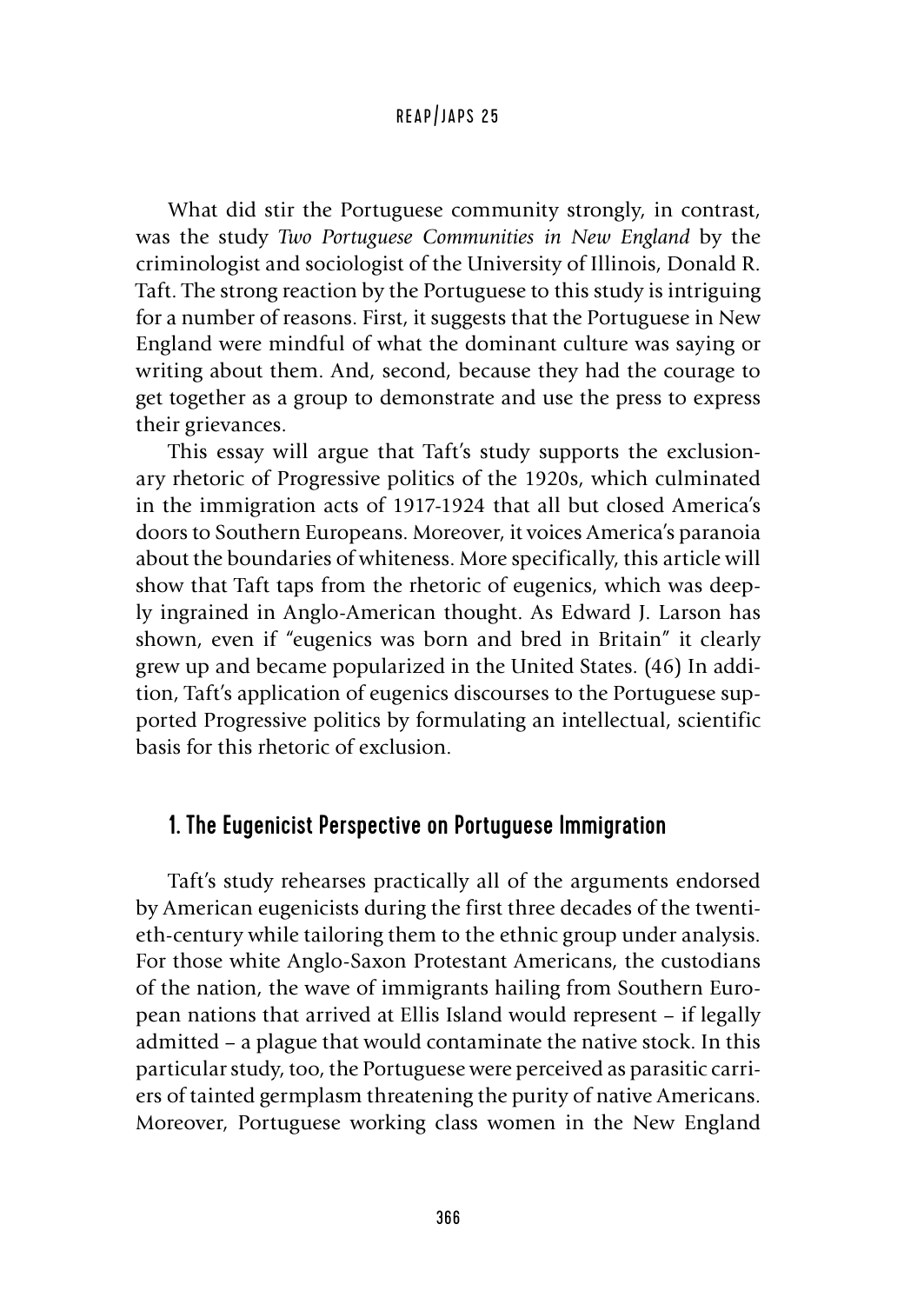textile industry were seen as 'shirkers', women who ignored maternal health and who, inevitably, gave birth to sick children. In the end, they would die prematurely and, therefore, increase the child mortality rates in American society. These women were unfit, undesired mothers, and admitting additional ones seemed counterproductive to the nation's politics of hygiene, health, and racial purity.

With Catholicism and superstitions as additional 'handicaps', these people were also seen as feebleminded and simpleminded – clearly not the rational, independent and industrious people America coveted. The country, eugenicists believed, already had plenty of 'feebleminded white trash' draining the nation's financial resources. Classified as not-so-white people, their alleged hybridity was seen as a further genetic weakness. Moreover, their poverty was diagnosed as a form of inherited disease. With the garment industry being one of the few employment options, the strikes and labor tensions witnessed at the time were another reason for exclusion, especially since many earlier European immigrants had also brought with them a Marxist, anti-capitalist ideology. The most effective and legitimate way of keeping these 'barbarians' away from the United States, immigration officials believed, was to administer intelligence and literacy testing, a subtle means to justify their exclusion. With the Ku Klux Klan also in favor of immigration restrictions, the nation plunged into a widespread state of hysteria over the benefits of eugenics. This discourse, therefore, seriously affected the rate of admission of new immigrants. The Immigration Act of 1924 severely reduced Portuguese emigration to the United States. The influx of Portuguese only resumed in the late 1950s with the eruption of the Capelinhos volcano on the island of Faial, after which the governmental permitted Portuguese-Americans to assist and rescue family members.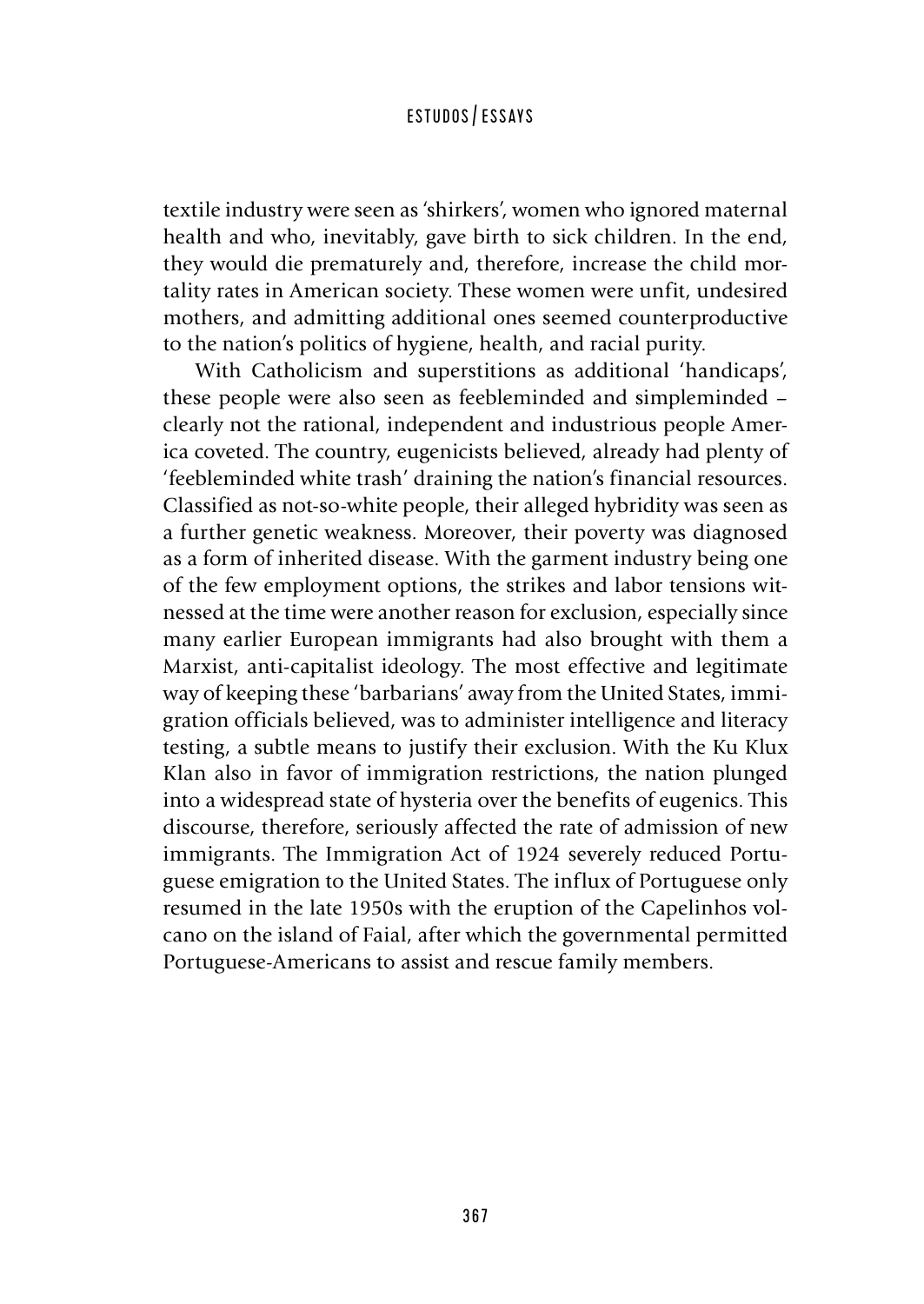# 2. Taft's argument

To better understand Taft's Argument, it is worth providing a synopsis of his book and, in the process, examine the relevant postcolonial and ethnic discourses in order to understand why the Portuguese of New England were horrified and disgusted with his statements about the presence of 'negroid' (his word) blood in the veins of most immigrants from Fall River, Massachusetts. As the Portuguese consul, Eduardo de Carvalho, documented in his *Os Portugueses na Nova Inglaterra*, which was published in 1931, the publication of Taft's book ignited a bombshell in quite a few Portuguese communities in New England.

Taft submitted *Two Portuguese Communities in New England* as his doctoral dissertation to the political science department at Columbia University in 1923. His first chapter proposes to analyze the high infant mortality rate of the Portuguese children in the urban community of Fall River, Massachusetts, and in the rural community of Portsmouth, Rhode Island – places where thousands of Portuguese immigrants settled in the nineteenth-century. While the former ethnic enclave included immigrants mostly from the island of São Miguel, the latter was composed of immigrants from Faial, who were mostly of Flemish extraction. While offering explanations for the high infant mortality rates in both communities in chapters three and five, Taft evinces a particular bias towards the Fall River community. In his view, the high infant mortality rate there was due to the inability of the Portuguese mothers to communicate in English; their illiteracy and ignorance (chapters three and five); and their darker complexion and alleged African blood (chapters two and seven). In a country such as the United States where the one-drop rule disqualified immediate access to white privileges, allegations of these immigrants as blacks are worth considering in the light of racial discourse in America.

Possibly one of the most powerful rhetorical strategies employed by eugenicists in the early twentieth-century was to portray prospective immigrants hailing from Southern European countries as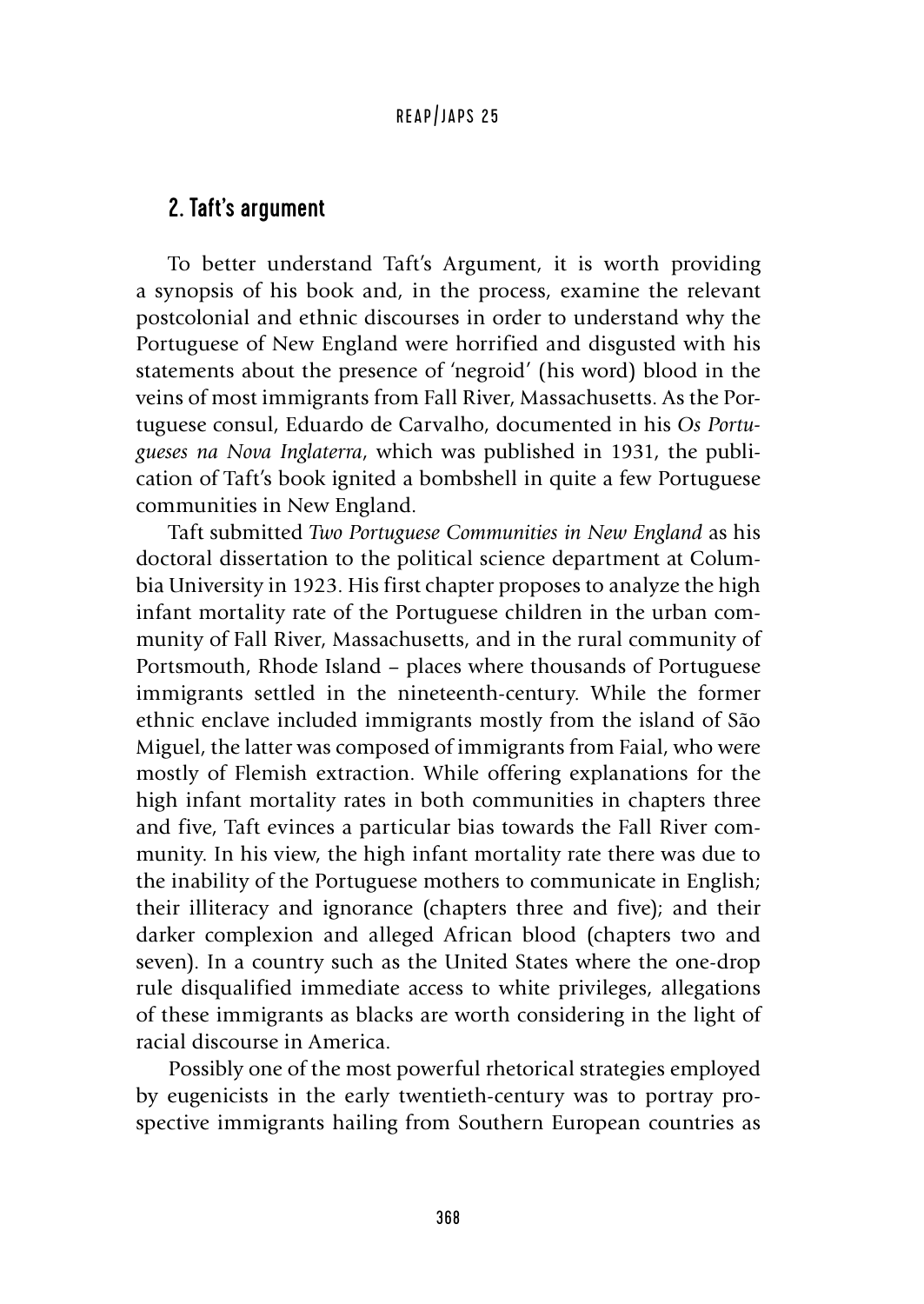parasitic carriers of tainted germ plasm that threatened the purity of native Americans. It was believed that this contamination would weaken the fitness of Americans of Anglo stock. As Marouf A. Hasian, Jr., argued, compared to earlier immigrants such as the Irish or Germans, the "new wave of immigrants were not so fortunate. Many of them were said to be permanent parasites on the American body politic, forever tainted by their blood and incapable of having their condition ameliorated". (Hasian: 93; 49-50) As Matthew Frye Jacobson has also noted in *Barbarian Virtues: the United States Encounters Foreign Peoples at Home and Abroad, 1876-1917* an "impressive consensus was forming on the mass of so-called new immigrants from Southern and Eastern Europe – the Greeks, Poles, Italians, Slovenes, Ruthenians, Armenians, Russian and Polish Jews, Sicilians, Hungarians, and Bohemians" (193) and these peoples were being denounced as "unfit citizens for this self-governing polity". (193) Resorting to the "earthy agricultural" Mendelian discourse, these new arrivals were subject to the "vocabulary of superior and inferior 'stocks'". (193) These immigrants were even said to have brought unknown diseases to America such as the hookworm, which was first diagnosed in a European bricklayer, and the disease was immediately "linked with both immigrants and southerners". (Wray: 127)

Understood within this rhetorical framework, it is no surprise why scholars such as Taft refer to the Portuguese as "this curse." (158) He considered Portuguese mothers to be carriers of weak, 'negroid' blood, which, he argued, led to skyrocketing infant mortality rates in the United States. For eugenicists and academics such as Taft, the doors of America should be closed to such poisonous, intoxicating agents.

For Taft, the problem was not only race, but class. In his writing, working class women were regularly depicted as 'shirkers' who ignored the importance of maternal health. Both in Britain and in America, notes Hasian, motherhood was "redefined in such a way that the mothers of the English 'race' had to be carefully guided and steered away from social schemes that were dysgenic in nature". (76) And this meant segregation from working class women who were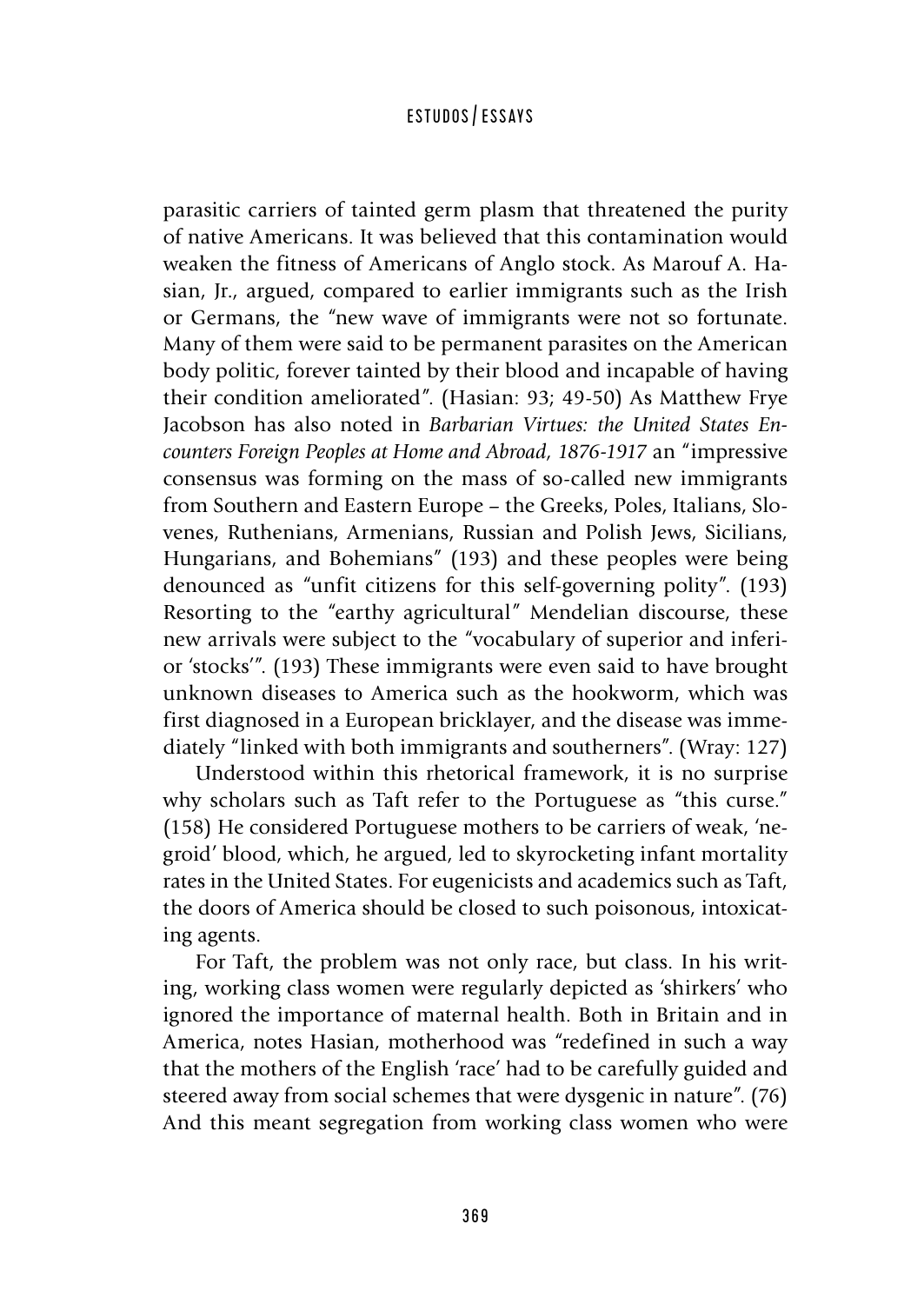seen as racially degenerate and unclean. In the minds of British and Anglo-Americans, "women's rights were important only to the extent that they furthered the preservation of the British empire or the fittest of social classes". (Hasian: 76) In her study of the discourse about white feebleminded women, Elizabeth Yukins has demonstrated how "race and class biases converged in scientific and popular literature to designate the sexual agency and reproductive powers of poor white women as significant threats to Anglo-American racial purity and national sovereignty". (165-66)

In discussing working-class European immigrant women and respectable middle-class women in *How Jews Became White Folks and What That Says About Race in America*, Karen Brodkin has noted that middle-class women in America refused to associate with immigrant women so as to claim class and economic superiority. Working-class immigrant women were portrayed as "loose women, poor housekeepers, and bad mothers". (94-5) In the light of her argument, it is not difficult to ascertain the place Taft assigns to the Portuguese textile workers – especially the women residing in Fall River – and where they did fit in American society. The belief that "women of color and off-white working-class women were bad women", was well ingrained in American society, notes Brodkin, and since immigrant working-class women "were not supported at home by their husbands, they could hardly be respectable women or good mothers" and "they were not supposed to be the mothers of the nation's citizens". (94-5; 100). Taft suggests that whatever limited care these unfit mothers provided to their children resulted in "about 50 per cent of deaths from diarrhea and enteritis, 53 per cent of deaths from diseases of the lungs but only 27 per cent of deaths from diseases of early infancy". (163) Targeting "Southern Europeans", Taft reiterates that these immigrants "have a high death rate from respiratory diseases among their infants". (189) According to Taft, Portuguese mothers reared underfed, vulnerable children with respiratory diseases who, in the end, died very young. They were, hence, bad mothers who thwarted the nation's aspirations of leadership – of becoming a healthy society and a role model for the entire world.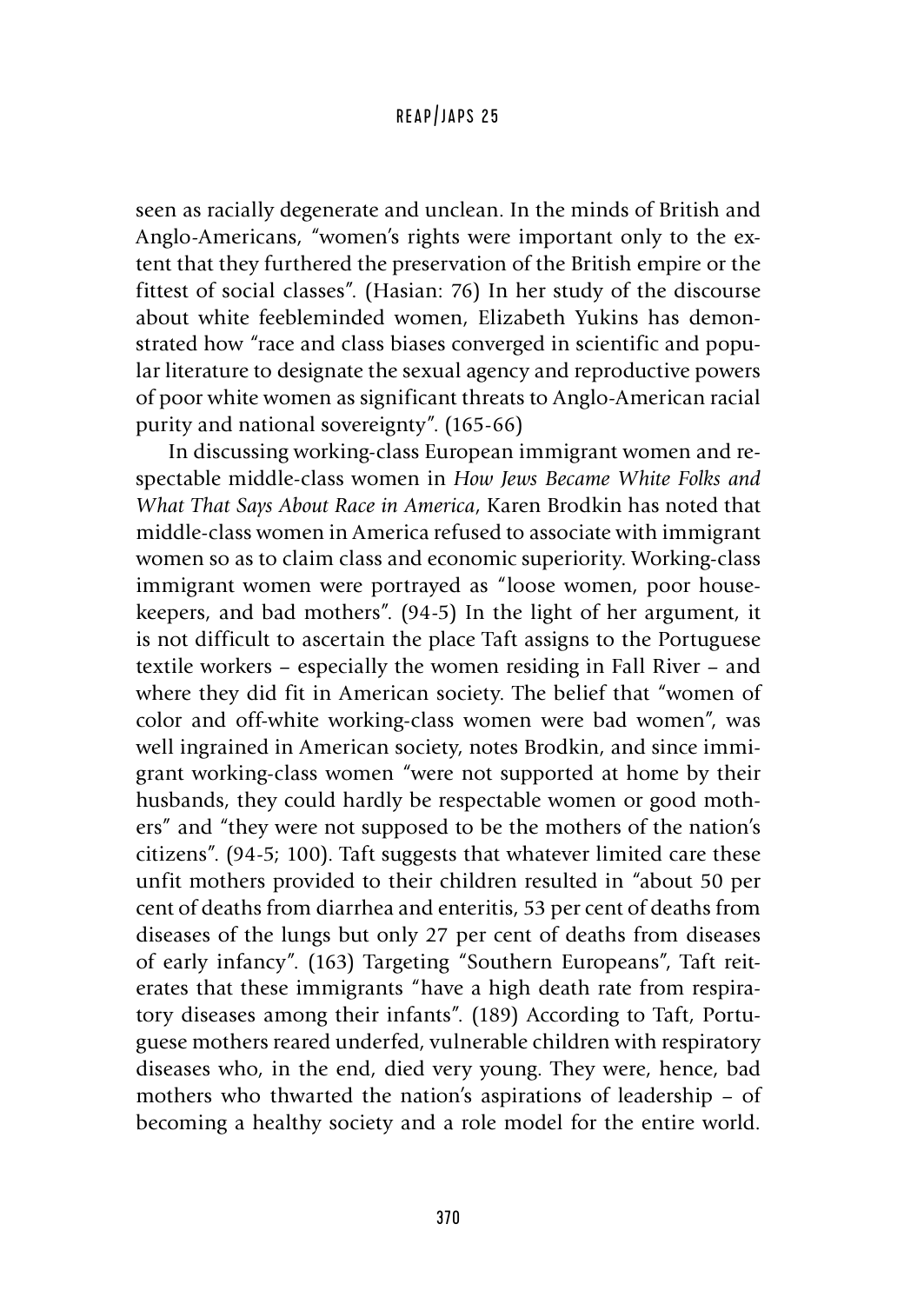Unfortunately, Taft never attempts to understand why some of these immigrants were compelled to live in ghettoes and shanty homes with little or no amenities. While some of the "homes are as well kept as could be expected considering the lack of conveniences", too many, however, "are overcrowded and unsanitary with toilets in the cellar or in the corner of the pantry, – often without even a partition to screen them. The flies are numerous and no attempt is made to keep them out or to cover the food on the pantry shelves". (182) While implying that these immigrants have no sense of decency and morality and are generally repulsive in their manners, Taft attributes this to the Portuguese women who are careless with their children and unmindful of whether their homes are tidy or not. Compared to other school children in Portsmouth, the

> Portuguese children showed more than their proportion with marked mental deficiency (5 out of 7); bad posture (18 out of 24); curvature of the spine (all of the six); malnutrition (20 out of 26); rickets (all of the three); suspected tuberculosis (4 out of 5); enlarged glands (all of the 3); pediculosis (all of the 9); ring worm (all of the 3); and cardioadenitis (24 out of 35) (…). In addition 8 Portuguese children were reported as being subjected to cruelty in their homes; while 37 or one in four of the Portuguese children said they drank no milk at home, while only 6 non-Portuguese children were so listed. (298)

According to Hasian, these unfit, unhealthy women were believed to pollute "America's genetic pool" and that they were "biologically 'feebleminded' or otherwise inferior". (81) They were often lumped together with the "feebleminded" and the "imbeciles, epileptics, syphilitics, and tuberculines", who were undesirable, and that the "state has a right to limit their number as far as possible". (81-2)

Hard line eugenicists believed that compulsory sterilization was the inevitable response. Matt Wray points out that the sterilization of shiftless, ignorant, and worthless lower-class white women in Virginia had been quite popular a practice there between 1917 and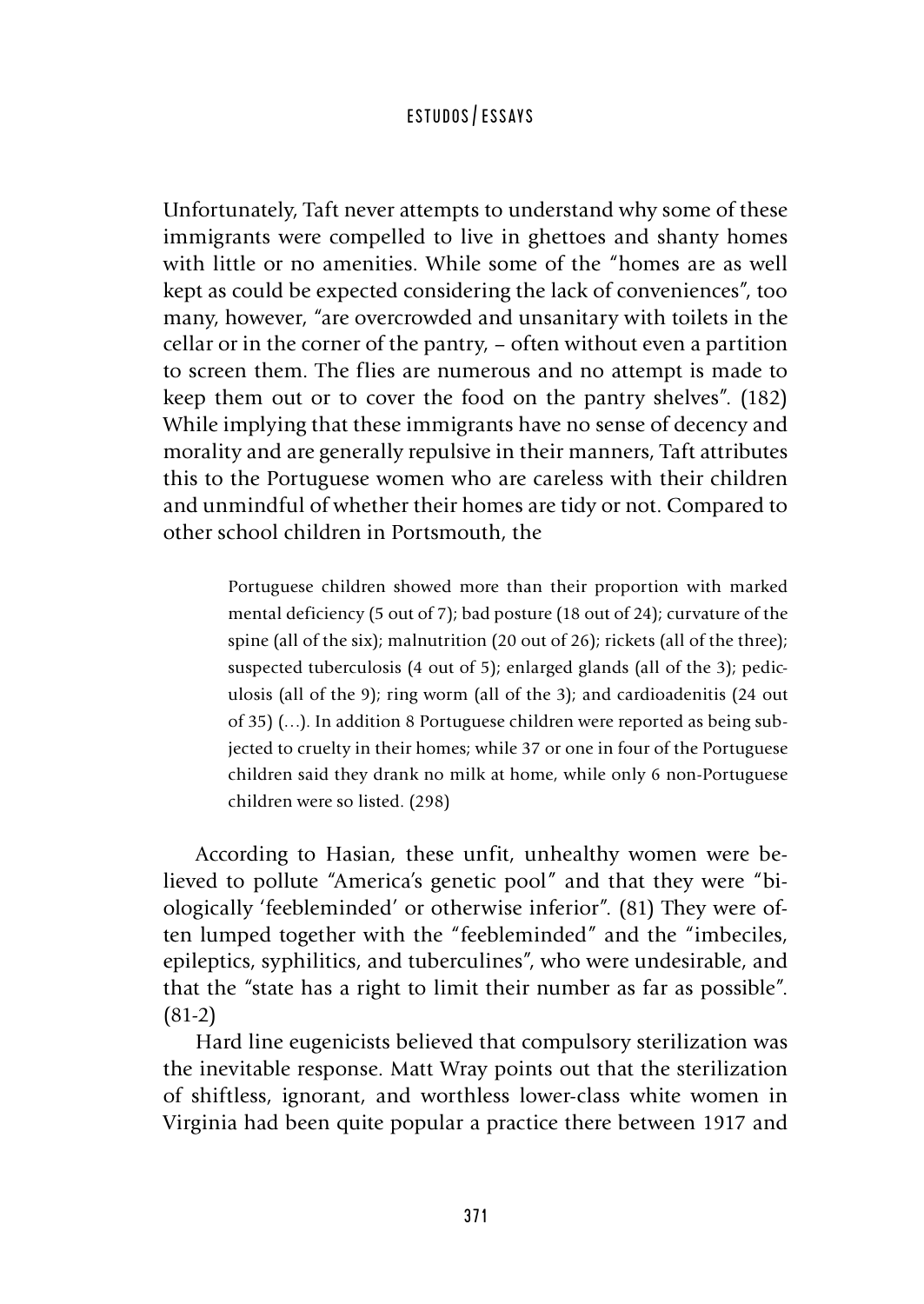1941. Wray further notes that controlling "the sexuality and the reproductive power of lower-class women through the imposition of coercive policies of reproductive control was a major focus and a lasting consequence of eugenic reform" and that this practice was gradually "shifted from people of color – primarily blacks and Indians – to poor white Americans, 'foreigners,' and immigrants". (94)

On this issue, Elizabeth Yukins makes a compelling argument when she addresses the Jukes and Kallikaks families, with the former being a poor family in rural New York and the latter a family in New Jersey. To eugenicists, either feebleminded or families with a criminal record like these should not be allowed to procreate. According to her, eugenicists wished to maintain "white racial superiority" by way of protecting "white blood from itself" and it was through the "influential stories about the Jukes and the Kallikaks" where eugenicists made a case for "lower-class women's reproductive bodies" as being "identified as dangerously white". (166)

In *Two Portuguese Communities in New England*, Taft is clearly presenting Azorean women within this ideological framework. As evidence to support his beliefs, Taft accused Portuguese mothers of having a "certain apparent indifference to the welfare of their children", (181) and described their tendency to feed their children with "artificial feeding" instead of breast-feeding them, a "fact" he said could be attributed to either "employment of mothers away from home, lack of adequate provision on the part of the community for the instruction and aid of mothers, ignorance of mothers or too frequent pregnancies". (164-5) If, for numerous reasons, blacks, with their high infant mortality rates, had been perceived as the problem in America for the nation's health, Taft notes that these beliefs were untrue or needed some updating since the mortality rates in the Portuguese communities he studied were "higher than the usual rates for negroes". (143)

The question Taft begged was simply this: "why bring more problems upon America if it already has plenty of them within its borders?" To drive this point home, Taft emphasized the "large number of Portuguese mothers who are ignorant of English" and that this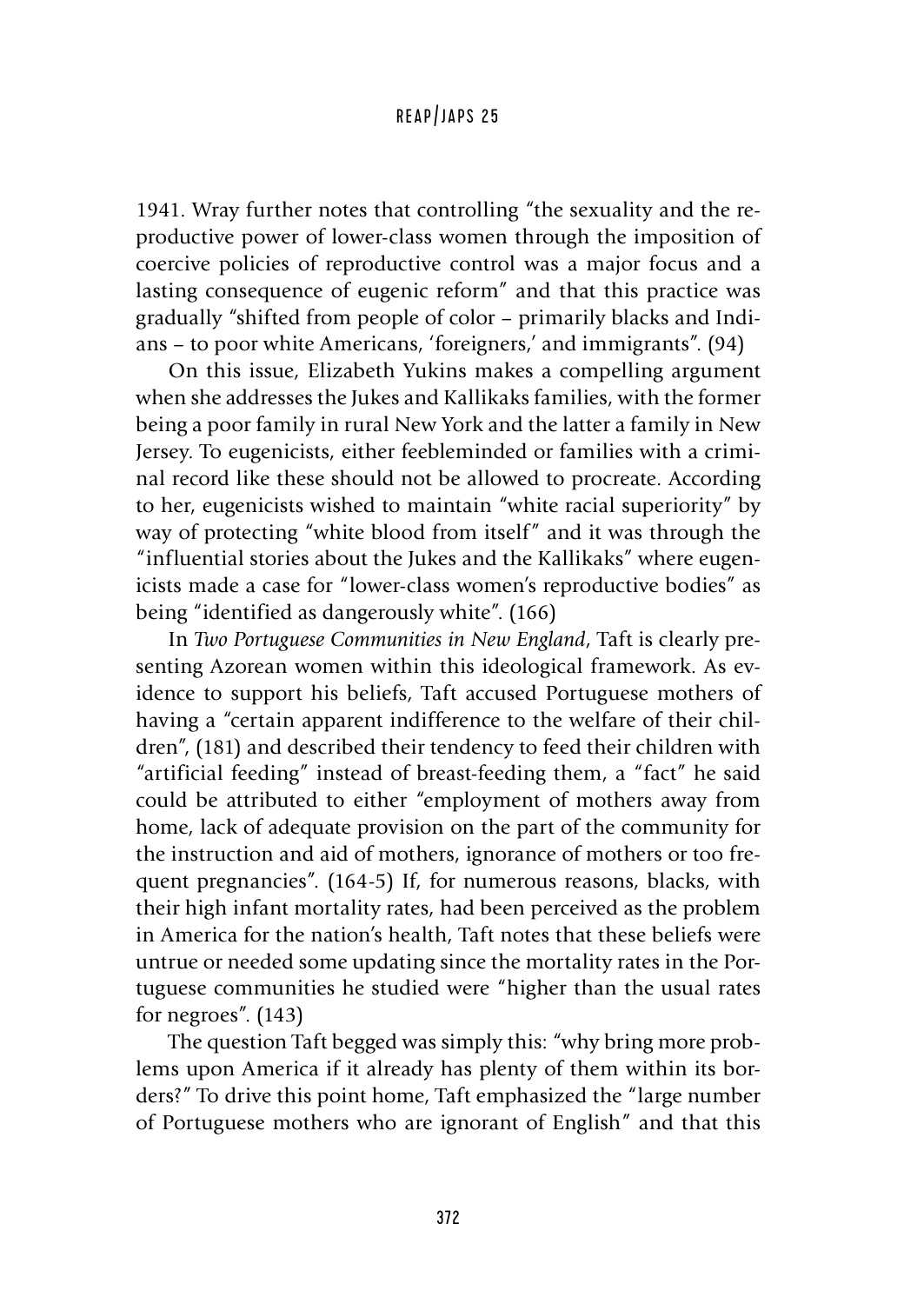"is thus probably a fairly important characteristic which makes for high infant mortality". (160) So as to make his case even clearer, Taft argues that Portuguese mothers' inability to "speak English" is "associated, as a rule, with high infant mortality". (189) Taft was so anti-Portuguese that any argument – even such an unusual one as this language requirement – would seemingly be acceptable to him if the goal was to keep America's doors closed to these new 'barbarians'.

As with the Irish arriving in America during or after the Hungry Forties, the Portuguese, too, were ostracized by Anglo nativists and the Ku Klux Klan due to their Catholicism. During the heyday of eugenics discourse, Portuguese religious beliefs, in addition to the factors mentioned above, served to disqualify them as fit citizens both in the United States and Britain. Towards the latter part of the nineteenth century and the early part of the twentieth century, notes Hasian:

> British hard-line eugenicists often identified Catholics with the unfit who lacked either foresight or self-control. From the very beginning of the British eugenics movement, Catholics found themselves characterized in the scientific journals and in the popular press as members of the uneducated classes or as dogmatists who could be grouped together with Jews, paupers, and other members of the "residuum" who had not learned the immutable laws of Victorian society. (90)

Anglos often stereotyped Catholics as lacking self-control and equated them with overpopulation. In addition, they were also seen as irrational, superstitious individuals who believed in magic and supernaturalism. To make his point, Taft notes that the Portuguese believed in legends and charms and incantations as well as witchcraft, the evil eye, and notes the difficulty doctors often experienced when attempting to win these people to the use of modern medicine. (73-8) Illiterate, seemingly irrational, and superstitious people were unfit immigrants who did not qualify for admission into a country that fostered education, intellectual autonomy, and objectivity. Immigration officials on Ellis Island could not help but view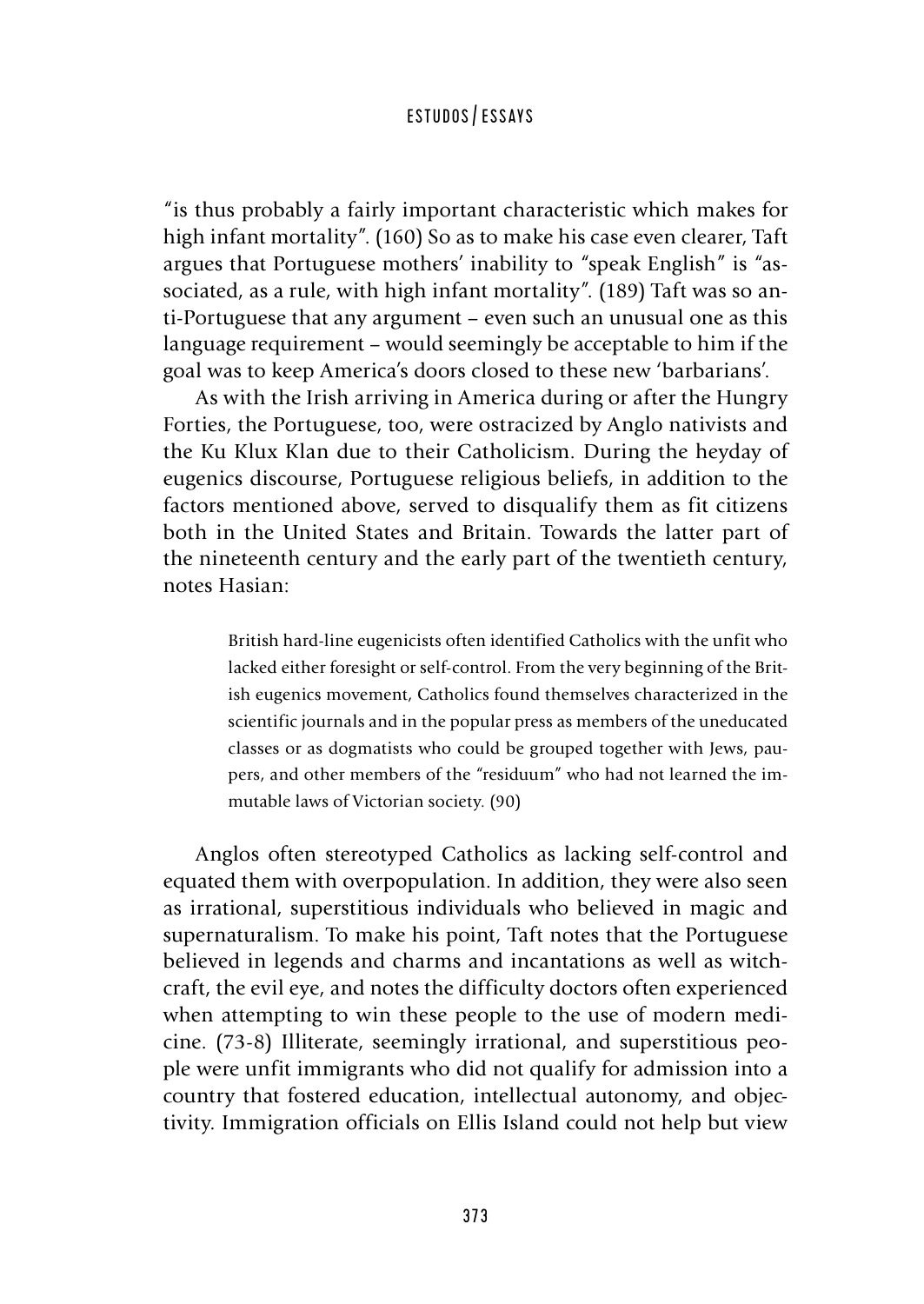these new immigrants as barbaric, simple-minded people who were ineligible for admission. As custodians of the land, these officials felt that it was their obligation to protect the American republic from being invaded by hordes of simplistic, feebleminded people since there were already way too many within its borders seeking relief and economic assistance. In the first two decades of the twentieth century, Hasian writes, immigration "seemed to provide further evidence that feeblemindedness was becoming a national responsibility" and admitting more simplistic, feebleminded people into the United States was like shooting one's foot. (106) When stating that if he "were compelled to list the most important causes of infant mortality among the Portuguese", Taft "would say that ignorance on the part of mothers" and the "improper spacing of pregnancies which accompanies ignorance" translates into irresponsibility and that the United States did not need such mothers, that they were, in essence, a plague, and a threat to the nation. (193) It is possible that in depicting Portuguese mothers as careless breeders, Taft may have had the Jukes and Kallikaks families in the back of his mind so as to support eugenics discourse and its defense of sterilization for women deemed feebleminded.

For eugenicists, another major weakness the Portuguese allegedly possessed was their complexions, namely that they were notso-white and often described as an 'in between' people who, therefore seemed to possess a genetic weakness. In *Whiteness of a Different Color: European Immigrants and the Alchemy of Race*, Matthew Frye Jacobson sums up this entrenched belief in America over who actually qualified for whiteness: "are Jews/Italians/Greeks/ Slavs/Portuguese/Letts 'white'?". (272) Even if, "yes (they are white) and  $(...)$ no (their whiteness is merely contingent", (272) Jacobson notes that historically, in the United States, they have been labeled as "in between peoples". (273) As Yukins has also noted, Americans of Anglo stock were compelled to assure "white racial superiority", a myth, she notes, that was "constructed during America's socioeconomic development as a slaveholding nation". (167) "Dominant whiteness", Yukins further adds, was being threatened and "in order to account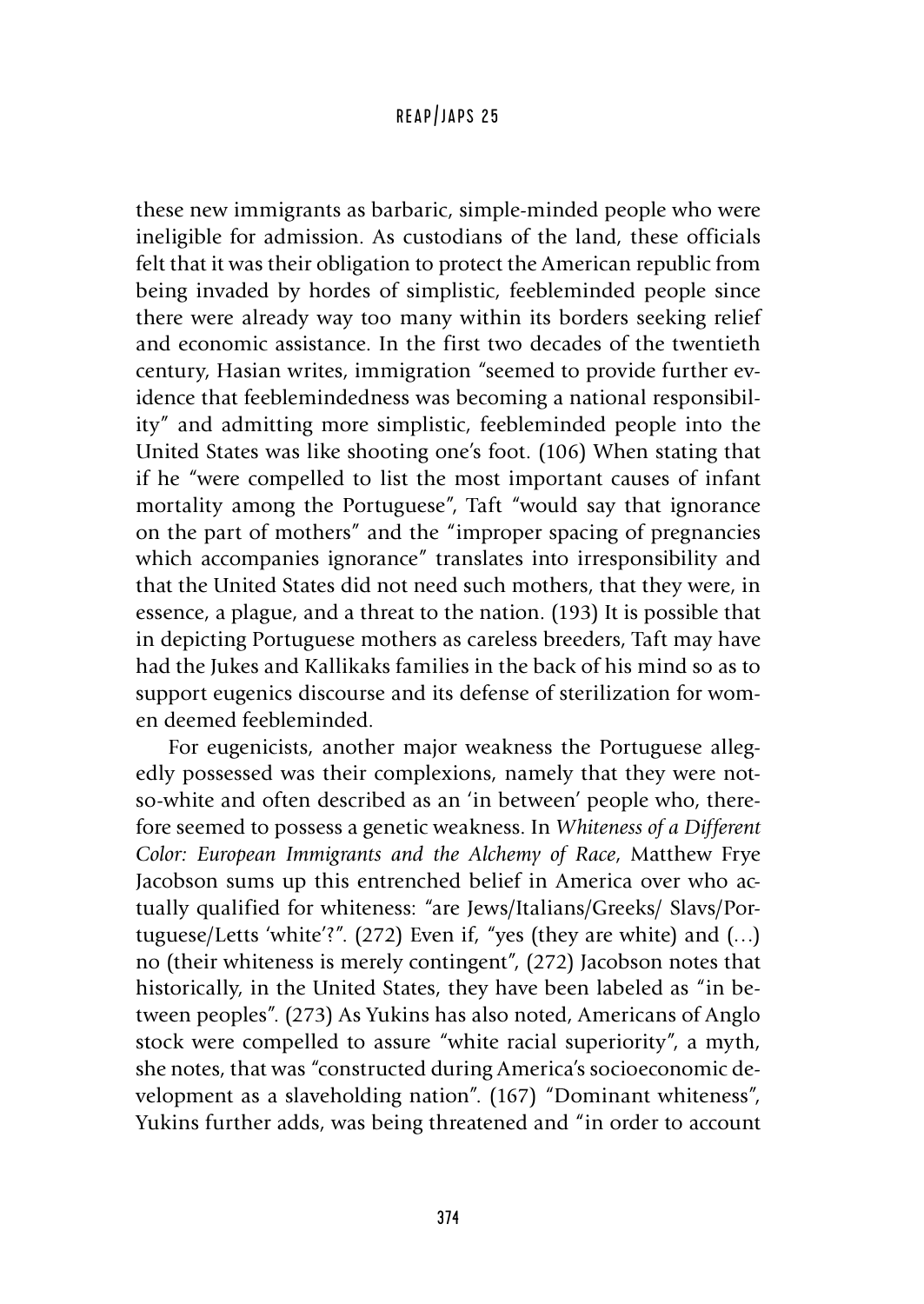for this difference and still maintain the ideology of white superiority, eugenicists developed a hereditarian explanation based on individual genetic weakness rather than racial inferiority: 'degenerate' whites threatened the purity of superior white 'germ plasm,' but they signified genetic flaws rather than a racial type". (167)

This debate over who qualified for full membership in this 'white club' also applies to other ethnic minorities. In *How the Irish Became White*, Noel Ignatiev has shown how the Irish in America wanted to be accepted by mainstream nativists. In order for this to materialize, the Irish used labor unions, violence against blacks, endorsed white supremacist values, refused jobs often deemed as appropriate only for blacks, and used slavery and anti-Abolitionist rhetoric so as to be accepted by the dominant WASP culture. In other words, they endeavored to pave the way for their entry into the "white race". (148-9) David R. Roediger has also shown in *The Wages of Whiteness: Race and the Making of the American Working Class* how the stereotypes appended to the Irish paralleled those attributed to blacks in the United States. (133-34) According to Karen Brodkin, Jews were also affected by these theories. She enumerates the reasons for the classification of Southern and Eastern Europeans as "not-quite-white" in America and attributes it to the Census. (60)

As Fred L. Gardaphé has noted, the Italians were confronted with these racial theories as well, especially when contrasting northern Italians and their southern or Sicilian counterparts. (48-9; 56) As these scholars suggest, Taft's argument about the "negroid" features of most immigrants from São Miguel clearly fits into this ideological framework, which was deeply rooted in the American consciousness. For Taft, the Portuguese originally had Ligurian and Celt-Iberian elements and then later on received an infusion of Roman, Phoenician, Carthaginian and Greek blood. With the invasion of the Vandals, Suevi, Alans, and Visigoths a few centuries later, they also mixed with the Moors and Jews and during the Age of European Discoveries, they also came into contact with others peoples, namely Africans, Asians, and South Americans. Through time, Taft notes, they became exactly the "type" of hybrid people that American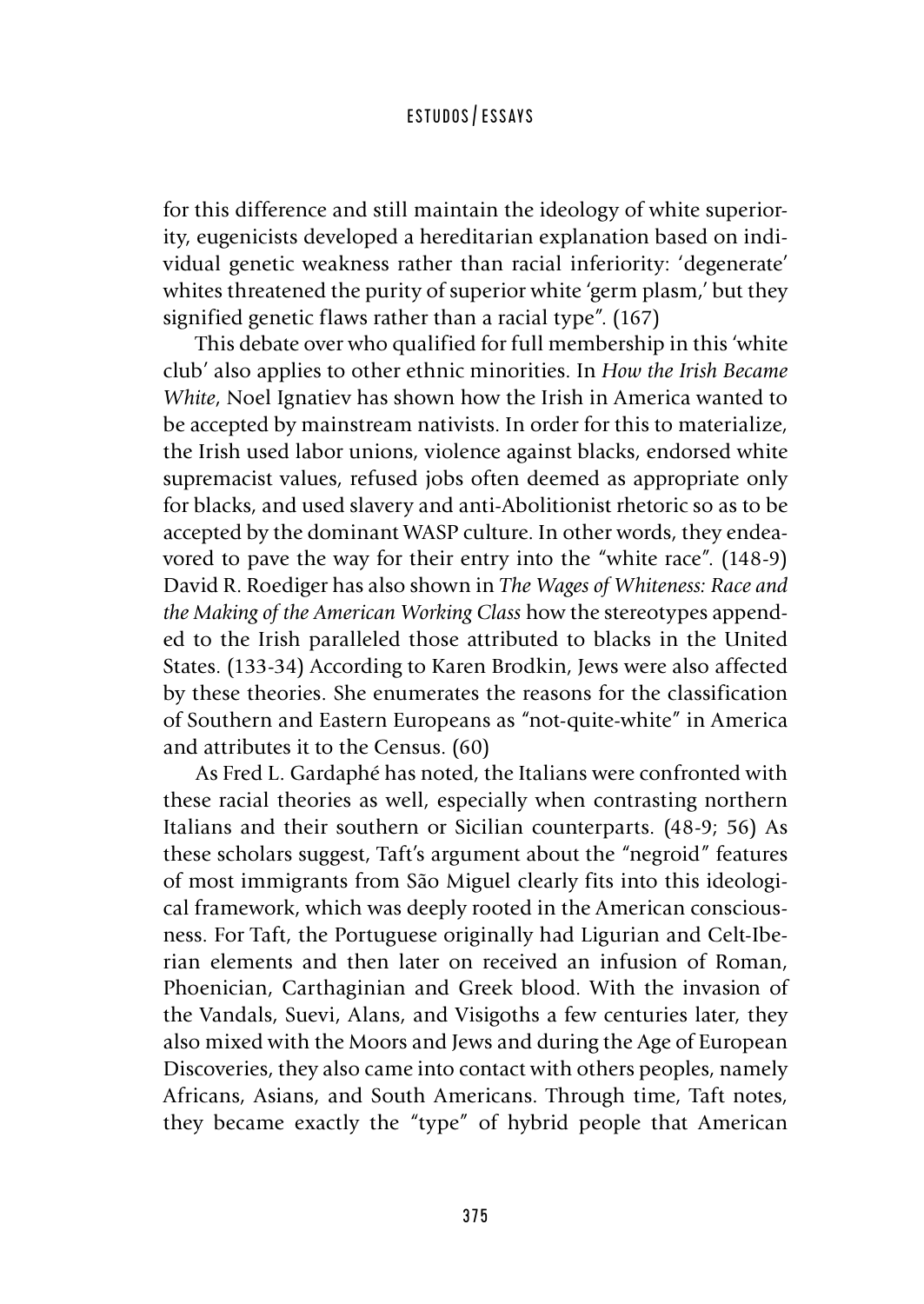eugenicists sought to exclude. (23-24) In a country where one drop of African blood disqualified anyone from entering this "white club", Taft's statement on the Portuguese as having "some negro blood" (139) called attention to this alleged genetic weakness.

As these custodians of the land observed these immigrants arriving at Ellis Island, most of them with huge families, presumably dressed in their best Sunday clothes, they were also fully aware of their poverty. Trying to live up to the words of Emma Lazarus, this "human refuse yearning to breathe free" in America was no longer welcomed since eugenicists viewed poverty as a form of inherited disease. Drawing from the example of the Jukes earlier alluded to – especially those members from this feebleminded family who lived either on public charity or had been imprisoned – Elizabeth Yukins alludes to Richard Dugdale's 1877 report, *"The Jukes," a Study in Crime, Pauperism, Disease, and Heredity* so as to make a compelling argument regarding the diagnosis of "pauperism as a form of inherited disease". (168) For most hard-line eugenicists, these new immigrant arrivals – most of them illiterate and destitute – were seen as hordes of ragamuffins who might end up on public relief in a time when economic resources were becoming scarce.

Taft's study draws special attention to the poverty-stricken realities these immigrants were trying to leave behind: Portugal was a rural, poor, and backward country at the beginning of the twentieth-century; Portuguese incomes were very low and wages in the United States for day laborers were 7-10 times higher than in Portugal; their houses were poor, uncomfortable, with an "habitual filth" that "resulted in the prevalence of cutaneous diseases". (59-69) Although these Portuguese immigrants had settled mostly in urban areas (except the Portsmouth group), they often resembled or were ranked with the rural "white trash" who Matt Wray diagnoses in his aforementioned book. Taft writes that the area adjacent to Columbia Street, in Fall River, where most of these immigrants lived in, housing conditions were "not ideal" since the "general appearance of the houses [was] unattractive", with the toilet in a "corner of the pantry with only a curtain separating it from the room". (226-7) Even if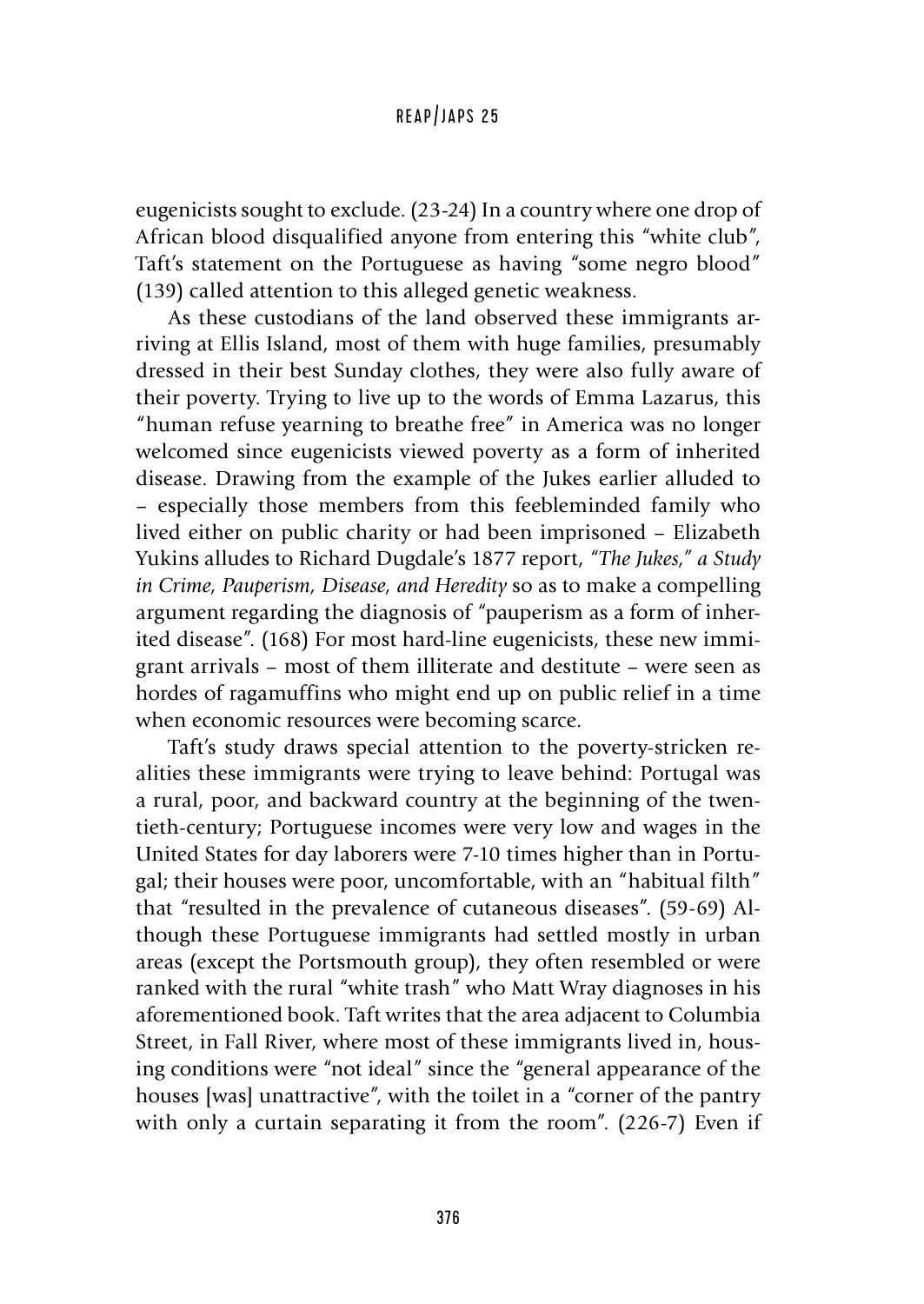the "old timers" toiled in the sweatshops of New England and lived in uncomfortable houses, their frugal ways allowed them to put some money aside for a rainy day or to buy property. (63-64) Some of them, fed up with so much exploitation, eventually fought for their rights by joining the labor movement or going on strike with co-workers from other ethnic backgrounds.

Such earlier labor tension and activism may have been another reason for closing the door on prospective immigrants from Portugal and southern European countries. These immigrants were seen as a threat – spreading Marxist ideology – and, in the process, contaminating American workplaces with tension and often bloodshed. On this issue, Jacobson recalls the

> three-month strike of U. S. garment workers, known as the Uprising of the Twenty Thousand (1909); the textile workers' strike in Lawrence, Massachusetts, said to be inspired by radical 'agitators' from the Industrial Workers of the World (1912); and the five-month silk-workers' strike, also IWW, in Paterson, New Jersey (1913). Each episode conjured images of blood in the streets, an explosive and distinctly *foreign* brand of political chaos". (88-89) [italics in the original]

Furthermore, these riots seemed "to prove the folly of accepting the rest of the world's 'dangerous classes' as a chief import". (89) Taft notes how most cotton mill workers earned less than the average sum required for a minimum, decent standard of living; how they were exploited; and how wives and children must toil for long hours so as to make ends meet. (218) Later on, the second generation were seen as a " 'bad lot' in the mills" and that many Portuguese workers had been "especially active in the doffers' strike in 1919, and that fact may possibly account in part for the relatively low esteem in which they were held by some employers at that time". (255) Through time, rumors began to spread regarding their propensity to engage in strikes and riots. Aware of this reality, eugenicists gradually convinced Americans that they already had enough problems at home and that they did not need to import any more.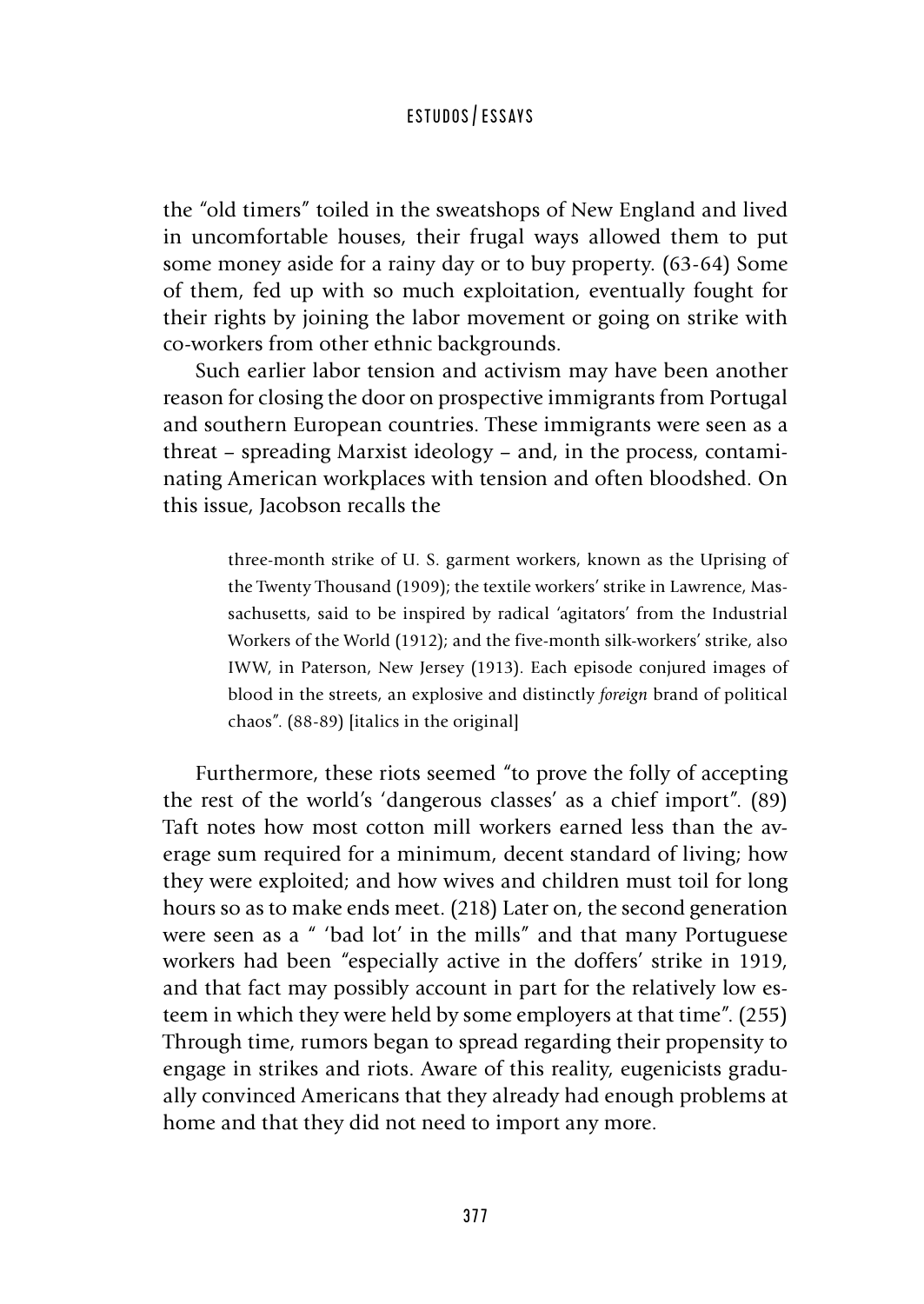To stop this importation of unskilled, illiterate 'barbarians', intelligence testing became one of the most subtle mechanisms utilized to contain this 'plague'. Noting the research of psychologists Robert Yerkes and Carl Brigham, Jacobson notes that Brigham was intent on formulating an "even stronger racialist statement on the new immigrants". (169) Through his famous World War I tests of army recruits, Yerkes claimed that his examination results could assist in the total closure of doors to new immigrants. As Jacobson notes, Yerkes could claim that "46 percent of the Poles, over 42 percent of the Italians, and 39 percent of the Russians who took Yerkes' test (…) had scored at or below the Negro average". (169) These results led Yerkes to claim that the immigration of "Mediterranean types" (169) could be halted and that immigrants from this part of the world should be sent back to where they came from.

Taft's study documents the effect Yerkes's recommendation had on the flow of Portuguese immigrants, that is, "the recently declining emigration to North America." Taft was quick to note that this "latter is due, of course, to the illiteracy test established in 1917 and to the three per cent law of 1921". (54) One year after the publication of Taft's study, in 1924, official Portuguese emigration to the United States literally ended with the immigration act of that year.

The 1924 National Origins Act closed the door on prospective Portuguese immigrants, but the Portuguese did not exactly take these arguments lying down as is documented *Os Portugueses na Nova Inglaterra*, published in 1931 by the Portuguese consul, Eduardo de Carvalho. The Portuguese, Carvalho argued, were revolted and disgusted with the passages in Taft's book focusing on immigrants' alleged illiteracy and infant mortality. Furthermore, Taft's allegations of racial prejudice and the feelings and attitudes associated with it, Carvalho argued, were picked up in America, not in Portugal. Local Portuguese newspapers in New Bedford and Fall River published articles decrying Taft's study, while an article in the *Boston Herald*  called him a hypocrite, "a bigot" and a "very ignorant man."

Yet, for all of their criticism of Taft, it would be a mistake to create the impression that Portuguese intellectuals had been immune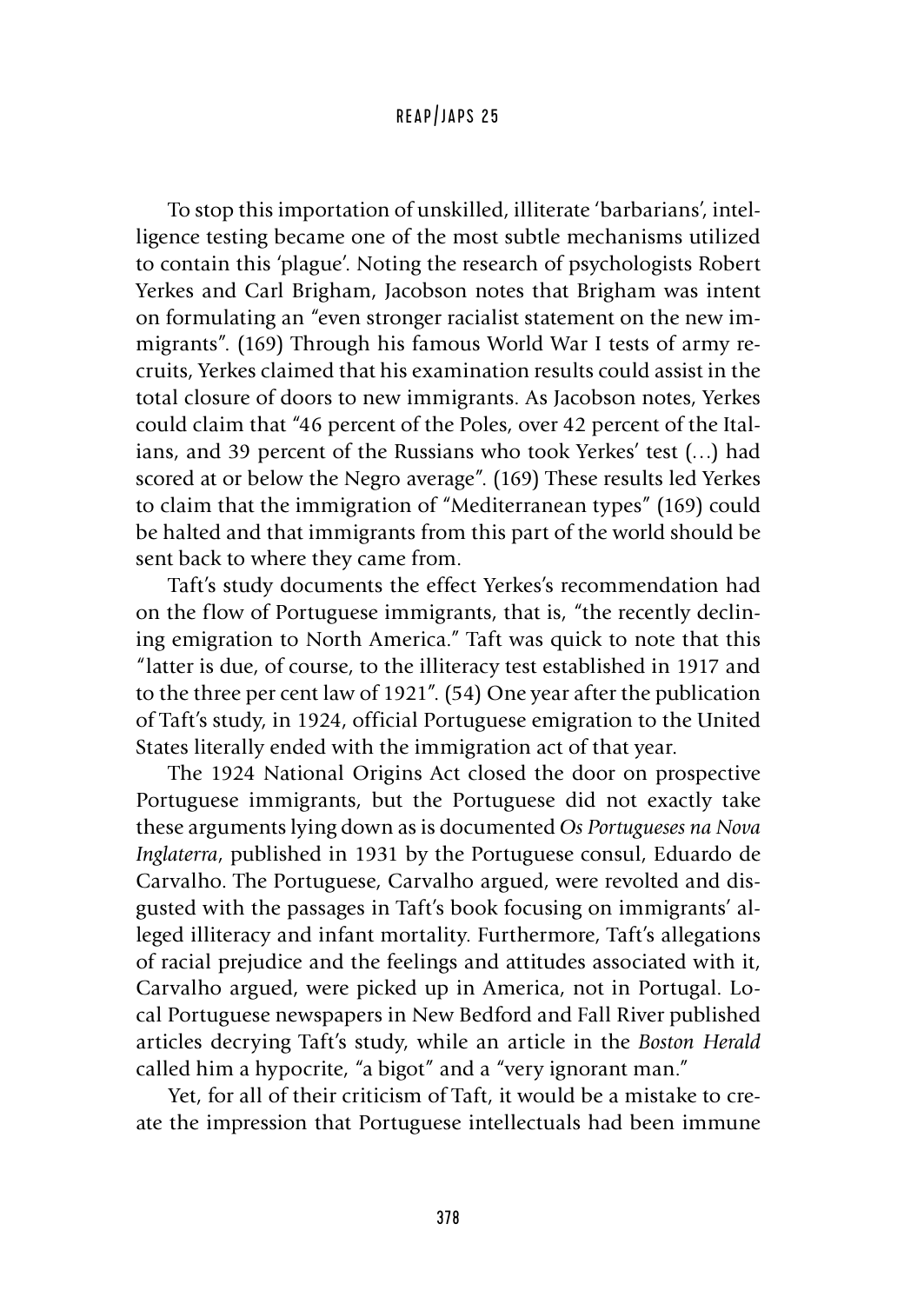from eugenics ideas. The anthropologist António Augusto Esteves Mendes Correia (1888-1960), or Mendes Correia, is a case in point. Briefly, his writings suggest that he frowned upon miscegenation and viewed blacks and hybrids as inferior individuals. Writing from the point of view of a man living in a colonialist country with a fascist regime, in works ranging from *Gérmen e Cultura*, *Da Raça e Do Espírito*, *Raízes de Portugal* to an essay titled, "Factores Degenerativos na População Portuguesa e seu Combate", Mendes Correia comes across as elitist and racist. He advocated the defense of untainted Portuguese blood and eugenicists' belief in the careful selection of progenitors.

Anglo-American eugenicists and even Mendes Correia's views on this issue attest to the fact that eugenics discourse thrived within academic, educated circles and that these theorizers applied it to the most vulnerable and humble people from other ethnic backgrounds. Ironically, his own people, the Portuguese immigrants whom he viewed as superior compared to Africans and other hybrid peoples, as soon as they arrived in America, were immediately perceived as the weakest link and subjected to the very policies he sought to apply to other people he deemed inferior. Perhaps this is what Jacobson is trying to argue when he notes that the "eye that sees is not a mere physical organ but a means of perception conditioned by the tradition in which its possessor has been reared". (10) "Otherness", in other words, is in the eye of the beholder – a lesson Portuguese immigrants could easily have relayed back home if anyone there would listen. In this sense, Homi K. Bhabha's *The Location of Culture* might be of help here. It is highly probable that he would agree with my contention that the Portuguese are a *bona fide* example of a people caught at the crossroads of both types of "colonial gazes" – that of the colonizer, given Portugal's overseas colonial empire, and that of the colonized when destitute Portuguese emigrated to wealthier nations like the United States. When it comes to thinking about the health of any nation, it is worth remembering how quickly arguments about racial superiority in one nation become arguments for racial inferiority in another.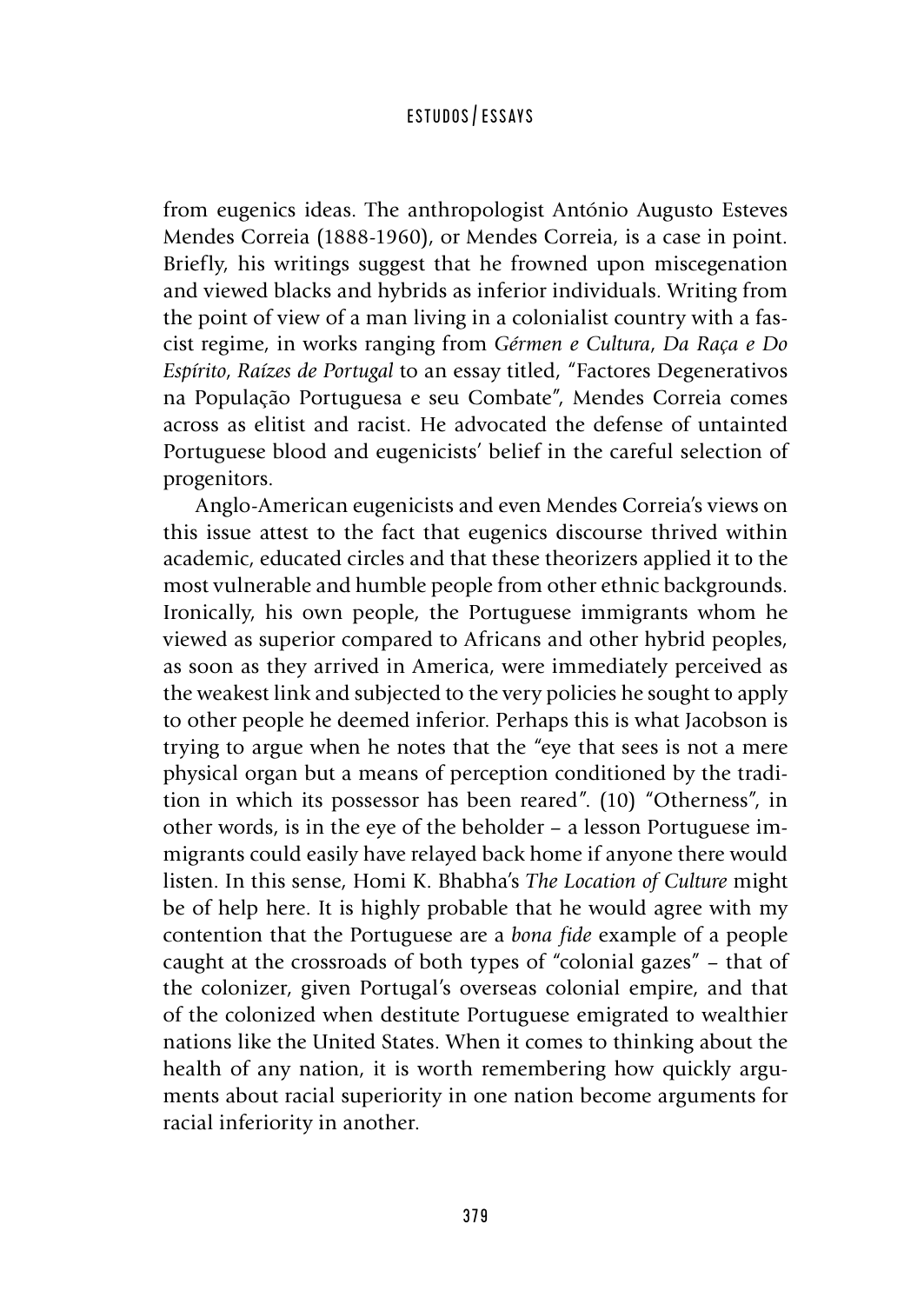### Works Cited

- Almeida, Onésimo Teotónio. "Tales of Three Cities: ou Olhares sobre Três Comunidades Açorianas da Costa Leste dos EUA na Década de 20."*Arquipélago*  11-12 (1998). 505-33.
- Bhabha, Homi K. *The Location of Culture*. London and New York: Routledge, 1994.
- Brodkin, Karen. *How Jews Became White Folks & What That Says About Race in America*. New Brunswick, NJ: Rutgers UP, 1999.
- Carvalho, Eduardo de. *Os Portugueses na Nova Inglaterra*. Rio de Janeiro: Teixeira & Cª Ltd.ª, 1931.
- Correia, A. A. Mendes. *Da Raça e do Espírito*. Porto: [n. p.], 1940.
- **-** a & C<sup>a</sup> Ltd.<sup>a</sup>, 1931.<br> **Correia, A. A. Mendes.** *Da Raça e do Espírito*. Porto: [n. p.], 1940.<br>
"Factores Degenerativos na População Portuguesa e seu Combate." *Con-*<br> *erresso do Mundo Português.* Vol. 17 (1940): *gresso do Mundo Português.* Vol. 17 (1940): 587. **-** "Factores Degenerativos na População<br>**-** "Factores Degenerativos na População<br>*gresso do Mundo Português.* Vol. 17 (194<br>-- *Gérmen e Cultura*. Lisboa: [n.p.], 1944.<br>-- *Raízes de Portugal* 2ª edição da revista
- 
- **—** *Raízes de Portugal*. 2ª edição da revista *Ocidente*. Lisboa: [n.p.], 1944.
- Gardaphé, Fred L. *Italian Signs, American Streets: the Evolution of Italian American Narrative*. Durham: Duke UP, 1996.
- Hasian, Jr. Marouf A. *The Rhetoric of Eugenics in Anglo-American Thought*. Athens and London: The University of Georgia Press, 1996.
- Ignatiev, Noel. *How the Irish Became White*. New York: Routledge, 1995.
- Jacobson, Matthew Frye. *Barbarian Virtues: the United States Encounters Foreign Peoples at Home and Abroad, 1876-1917. New York: Hill and Wang, 2000.<br>— Whiteness of a Different Color: European Immigrants and the Alchemy o Peoples at Home and Abroad, 1876-1917.* New York: Hill and Wang, 2000.
- Cambridge, MA: Harvard University Press, 1999.
- Larson, Edward J. "The Rhetoric of Eugenics: Expert Authority and the Mental Deficiency Bill". *The British Journal for the History of Science.* Vol. 24.1 (1991): 45-60.
- Pap, Leo. *The Portuguese-Americans*. Boston: Twayne, 1981.
- Roediger, David R. *The Wages of Whiteness: Race and the Making of the American Working Class*. New York and London: Verso, 1995.
- Silva, Reinaldo. *Representations of the Portuguese in American Literature*. North Dartmouth, MA: Center for Portuguese Studies and Culture/University of Massachusetts Dartmouth, 2008.
- Smith, M. Estellie. "Portuguese Enclaves: the Invisible Minority." *Social and Cultural Identity*. Ed. Thomas K. Fitzgerald. Athens: University of Georgia Press, 1974 [Proceedings of the Southern Anthropological Society, 8: 81-91].
- Taft, Donald R. *Two Portuguese Communities in New England*. New York: Arno Press and *The New York Times*, 1969.
- Wray, Matt. *Not Quite White: White Trash and the Boundaries of Whiteness*. Durham and London: Duke University Press, 2006.